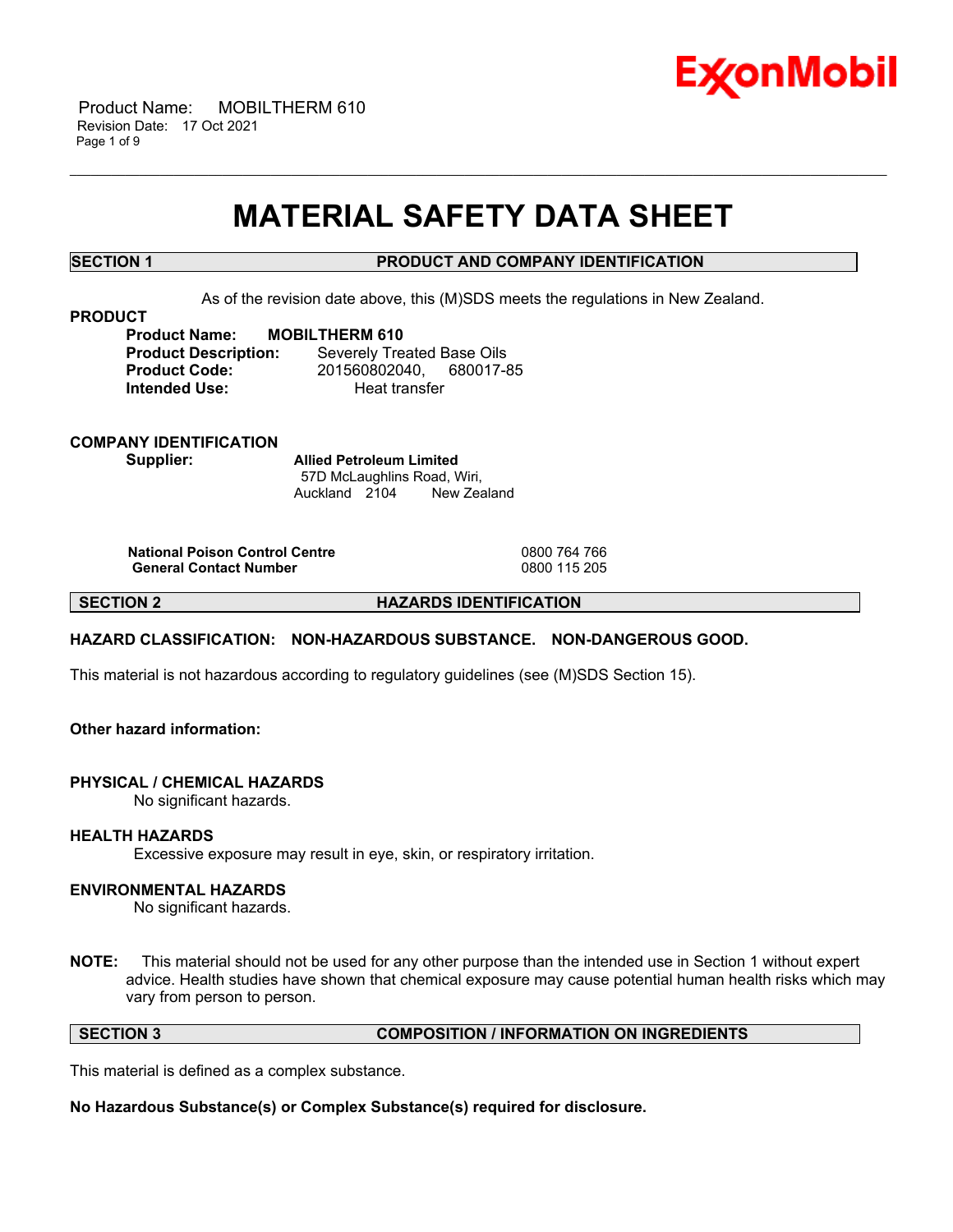

 Product Name: MOBILTHERM 610 Revision Date: 17 Oct 2021 Page 2 of 9

# **SECTION 4 FIRST AID MEASURES**

\_\_\_\_\_\_\_\_\_\_\_\_\_\_\_\_\_\_\_\_\_\_\_\_\_\_\_\_\_\_\_\_\_\_\_\_\_\_\_\_\_\_\_\_\_\_\_\_\_\_\_\_\_\_\_\_\_\_\_\_\_\_\_\_\_\_\_\_\_\_\_\_\_\_\_\_\_\_\_\_\_\_\_\_\_\_\_\_\_\_\_\_\_\_\_\_\_\_\_\_\_\_\_\_\_\_\_\_\_\_\_\_\_\_\_\_\_\_

### **INHALATION**

Remove from further exposure. For those providing assistance, avoid exposure to yourself or others. Use adequate respiratory protection. If respiratory irritation, dizziness, nausea, or unconsciousness occurs, seek immediate medical assistance. If breathing has stopped, assist ventilation with a mechanical device or use mouth-to-mouth resuscitation.

# **SKIN CONTACT**

Wash contact areas with soap and water.

# **EYE CONTACT**

Flush thoroughly with water. If irritation occurs, get medical assistance.

#### **INGESTION**

First aid is normally not required. Seek medical attention if discomfort occurs.

### **SECTION 5 FIRE FIGHTING MEASURES**

### **EXTINGUISHING MEDIA**

**Appropriate Extinguishing Media:** Use water fog, foam, dry chemical or carbon dioxide (CO2) to extinguish flames.

**Inappropriate Extinguishing Media:** Straight streams of water

### **FIRE FIGHTING**

**Fire Fighting Instructions:** Evacuate area. Prevent run-off from fire control or dilution from entering streams, sewers or drinking water supply. Fire-fighters should use standard protective equipment and in enclosed spaces, self-contained breathing apparatus (SCBA). Use water spray to cool fire exposed surfaces and to protect personnel.

**Hazardous Combustion Products:** Aldehydes, Incomplete combustion products, Oxides of carbon, Smoke, Fume, Sulphur oxides

#### **FLAMMABILITY PROPERTIES**

**Flash Point [Method]:** >246°C (475°F) [ASTM D-92] **Flammable Limits (Approximate volume % in air):** LEL: 0.9 UEL: 7.0 **Autoignition Temperature:** N/D

### **SECTION 6 ACCIDENTAL RELEASE MEASURES**

# **NOTIFICATION PROCEDURES**

In the event of a spill or accidental release, notify relevant authorities in accordance with all applicable regulations.

# **PROTECTIVE MEASURES**

Avoid contact with spilled material. See Section 5 for fire fighting information. See the Hazard Identification Section for Significant Hazards. See Section 4 for First Aid Advice. See Section 8 for advice on the minimum requirements for personal protective equipment. Additional protective measures may be necessary, depending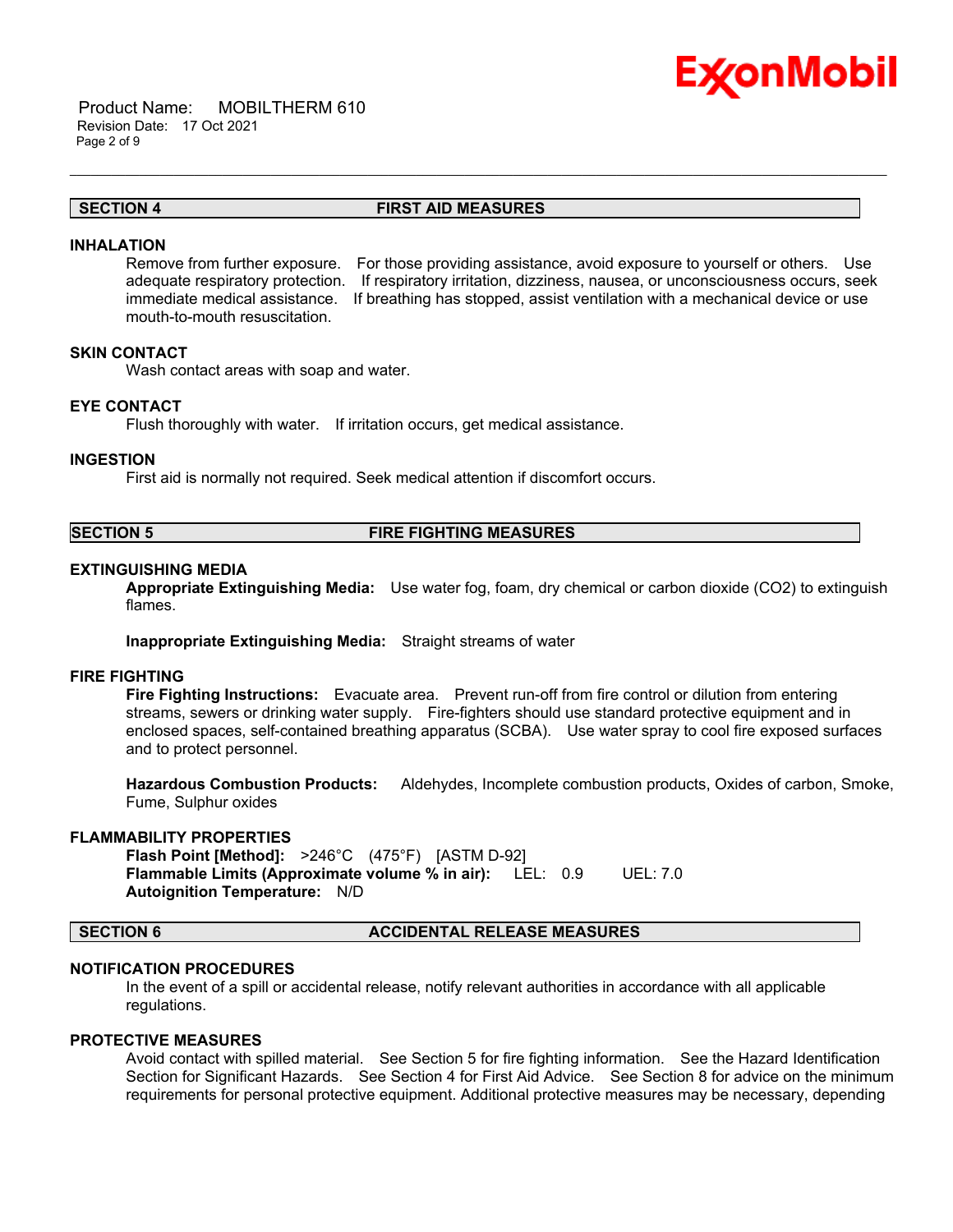Product Name: MOBILTHERM 610 Revision Date: 17 Oct 2021 Page 3 of 9



on the specific circumstances and/or the expert judgment of the emergency responders.

\_\_\_\_\_\_\_\_\_\_\_\_\_\_\_\_\_\_\_\_\_\_\_\_\_\_\_\_\_\_\_\_\_\_\_\_\_\_\_\_\_\_\_\_\_\_\_\_\_\_\_\_\_\_\_\_\_\_\_\_\_\_\_\_\_\_\_\_\_\_\_\_\_\_\_\_\_\_\_\_\_\_\_\_\_\_\_\_\_\_\_\_\_\_\_\_\_\_\_\_\_\_\_\_\_\_\_\_\_\_\_\_\_\_\_\_\_\_

For emergency responders: Respiratory protection: respiratory protection will be necessary only in special cases, e.g., formation of mists. Half-face or full-face respirator with filter(s) for dust/organic vapor or Self Contained Breathing Apparatus (SCBA) can be used depending on the size of spill and potential level of exposure. If the exposure cannot be completely characterized or an oxygen deficient atmosphere is possible or anticipated, SCBA is recommended. Work gloves that are resistant to hydrocarbons are recommended. Gloves made of polyvinyl acetate (PVA) are not water-resistant and are not suitable for emergency use. Chemical goggles are recommended if splashes or contact with eyes is possible. Small spills: normal antistatic work clothes are usually adequate. Large spills: full body suit of chemical resistant, antistatic material is recommended.

## **SPILL MANAGEMENT**

**Land Spill:** Stop leak if you can do so without risk. Recover by pumping or with suitable absorbent.

**Water Spill:** Stop leak if you can do so without risk. Confine the spill immediately with booms. Warn other shipping. Remove from the surface by skimming or with suitable absorbents. Seek the advice of a specialist before using dispersants.

Water spill and land spill recommendations are based on the most likely spill scenario for this material; however, geographic conditions, wind, temperature, (and in the case of a water spill) wave and current direction and speed may greatly influence the appropriate action to be taken. For this reason, local experts should be consulted. Note: Local regulations may prescribe or limit action to be taken.

# **ENVIRONMENTAL PRECAUTIONS**

Large Spills: Dyke far ahead of liquid spill for later recovery and disposal. Prevent entry into waterways, sewers, basements or confined areas.

# **SECTION 7 HANDLING AND STORAGE**

### **HANDLING**

Prevent small spills and leakage to avoid slip hazard. Material can accumulate static charges which may cause an electrical spark (ignition source). When the material is handled in bulk, an electrical spark could ignite any flammable vapors from liquids or residues that may be present (e.g., during switch-loading operations). Use proper bonding and/or earthing procedures. However, bonding and earthing may not eliminate the hazard from static accumulation. Consult local applicable standards for guidance. Additional references include American Petroleum Institute 2003 (Protection Against Ignitions Arising out of Static, Lightning and Stray Currents) or National Fire Protection Agency 77 (Recommended Practice on Static Electricity) or CENELEC CLC/TR 50404 (Electrostatics - Code of practice for the avoidance of hazards due to static electricity).

**Static Accumulator:** This material is a static accumulator.

# **STORAGE**

The type of container used to store the material may affect static accumulation and dissipation. Do not store in open or unlabelled containers. Keep away from incompatible materials.

# **SECTION 8 EXPOSURE CONTROLS / PERSONAL PROTECTION**

**Exposure limits/standards for materials that can be formed when handling this product:** When mists/aerosols can occur the following is recommended:  $5 \text{ mg/m}^3$  - ACGIH TLV (inhalable fraction).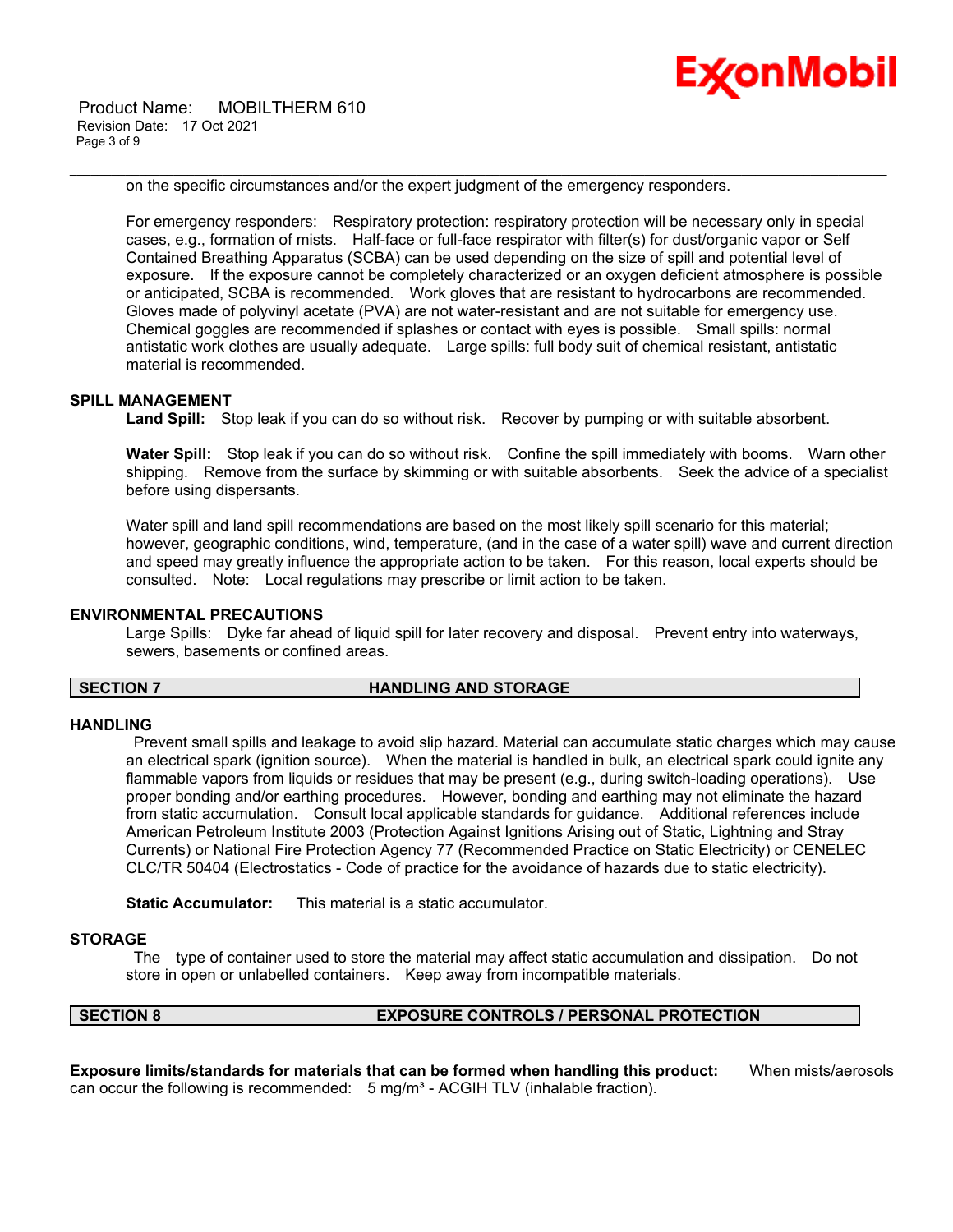

 Product Name: MOBILTHERM 610 Revision Date: 17 Oct 2021 Page 4 of 9

# **Biological limits**

No biological limits allocated.

NOTE: Limits/standards shown for guidance only. Follow applicable regulations.

# **ENGINEERING CONTROLS**

The level of protection and types of controls necessary will vary depending upon potential exposure conditions. Control measures to consider:

No special requirements under ordinary conditions of use and with adequate ventilation.

\_\_\_\_\_\_\_\_\_\_\_\_\_\_\_\_\_\_\_\_\_\_\_\_\_\_\_\_\_\_\_\_\_\_\_\_\_\_\_\_\_\_\_\_\_\_\_\_\_\_\_\_\_\_\_\_\_\_\_\_\_\_\_\_\_\_\_\_\_\_\_\_\_\_\_\_\_\_\_\_\_\_\_\_\_\_\_\_\_\_\_\_\_\_\_\_\_\_\_\_\_\_\_\_\_\_\_\_\_\_\_\_\_\_\_\_\_\_

# **PERSONAL PROTECTION**

Personal protective equipment selections vary based on potential exposure conditions such as applications, handling practices, concentration and ventilation. Information on the selection of protective equipment for use with this material, as provided below, is based upon intended, normal usage.

**Respiratory Protection:** If engineering controls do not maintain airborne contaminant concentrations at a level which is adequate to protect worker health, an approved respirator may be appropriate. Respirator selection, use, and maintenance must be in accordance with regulatory requirements, if applicable. Types of respirators to be considered for this material include:

No special requirements under ordinary conditions of use and with adequate ventilation. Particulate

For high airborne concentrations, use an approved supplied-air respirator, operated in positive pressure mode. Supplied air respirators with an escape bottle may be appropriate when oxygen levels are inadequate, gas/vapour warning properties are poor, or if air purifying filter capacity/rating may be exceeded.

**Hand Protection:** Any specific glove information provided is based on published literature and glove manufacturer data. Glove suitability and breakthrough time will differ depending on the specific use conditions. Contact the glove manufacturer for specific advice on glove selection and breakthrough times for your use conditions. Inspect and replace worn or damaged gloves. The types of gloves to be considered for this material include:

No protection is ordinarily required under normal conditions of use. Nitrile,Viton

**Eye Protection:** If contact is likely, safety glasses with side shields are recommended.

**Skin and Body Protection:** Any specific clothing information provided is based on published literature or manufacturer data. The types of clothing to be considered for this material include:

No skin protection is ordinarily required under normal conditions of use. In accordance with good industrial hygiene practices, precautions should be taken to avoid skin contact.

**Specific Hygiene Measures:** Always observe good personal hygiene measures, such as washing after handling the material and before eating, drinking, and/or smoking. Routinely wash work clothing and protective equipment to remove contaminants. Discard contaminated clothing and footwear that cannot be cleaned. Practice good housekeeping.

#### **ENVIRONMENTAL CONTROLS**

Comply with applicable environmental regulations limiting discharge to air, water and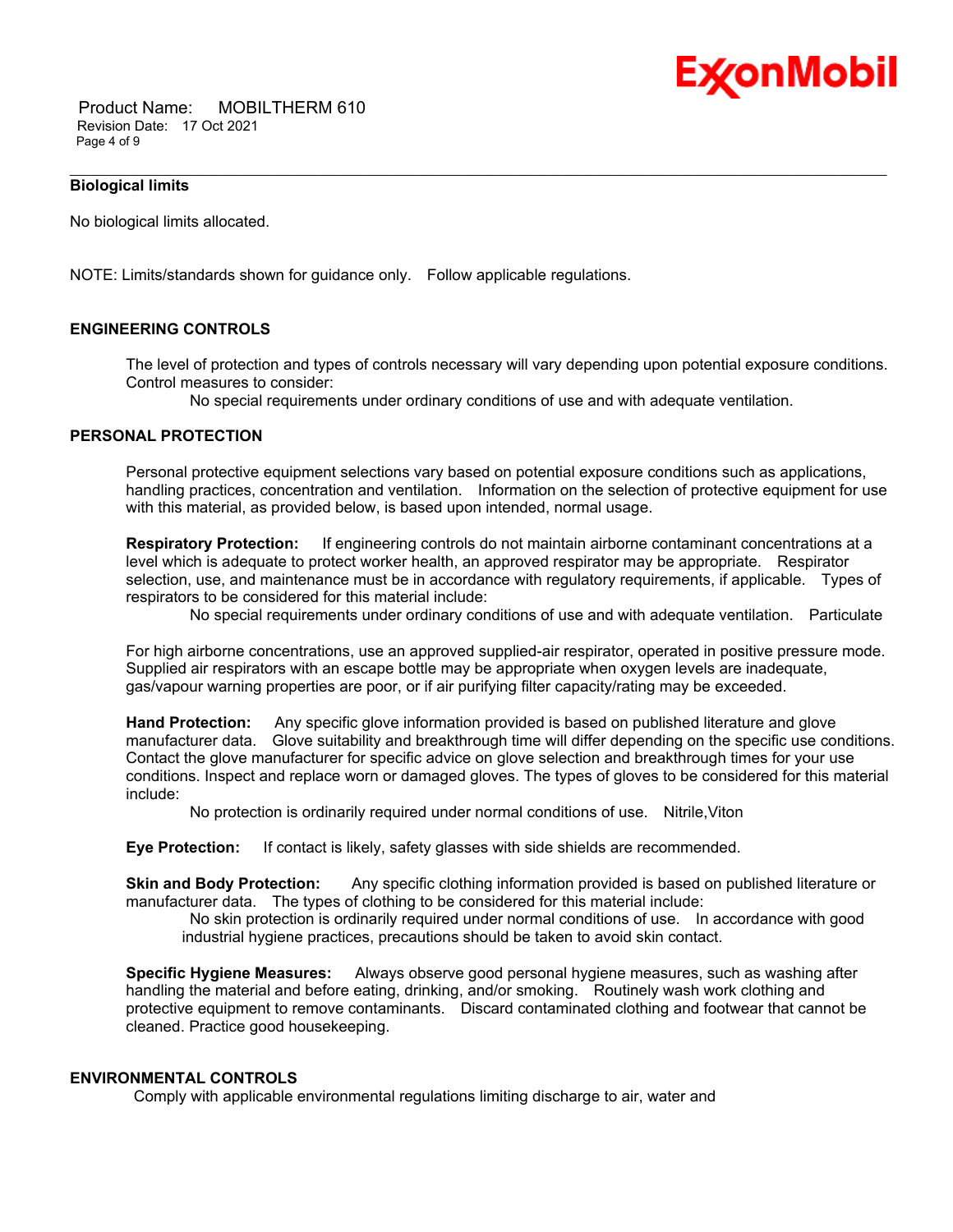

 Product Name: MOBILTHERM 610 Revision Date: 17 Oct 2021 Page 5 of 9

> soil. Protect the environment by applying appropriate control measures to prevent or limit emissions.

# **SECTION 9 PHYSICAL AND CHEMICAL PROPERTIES**

**Note: Physical and chemical properties are provided for safety, health and environmental considerations only and may not fully represent product specifications. Contact the Supplier for additional information.**

\_\_\_\_\_\_\_\_\_\_\_\_\_\_\_\_\_\_\_\_\_\_\_\_\_\_\_\_\_\_\_\_\_\_\_\_\_\_\_\_\_\_\_\_\_\_\_\_\_\_\_\_\_\_\_\_\_\_\_\_\_\_\_\_\_\_\_\_\_\_\_\_\_\_\_\_\_\_\_\_\_\_\_\_\_\_\_\_\_\_\_\_\_\_\_\_\_\_\_\_\_\_\_\_\_\_\_\_\_\_\_\_\_\_\_\_\_\_

#### **GENERAL INFORMATION**

**Physical State:** Liquid **Colour:** Amber **Odour:** Characteristic **Odour Threshold:** N/D

# **IMPORTANT HEALTH, SAFETY, AND ENVIRONMENTAL INFORMATION**

**Relative Density (at 15 °C):** 0.84 [ASTM D1298] **Flammability (Solid, Gas):** N/A **Flash Point [Method]:** >246°C (475°F) [ASTM D-92] **Flammable Limits (Approximate volume % in air):** LEL: 0.9 UEL: 7.0 **Autoignition Temperature:** N/D **Boiling Point / Range:** > 316°C (600°F) **Decomposition Temperature:** N/D **Vapour Density (Air = 1):** > 2 at 101 kPa **Vapour Pressure:** < 0.013 kPa (0.1 mm Hg) at 20 °C **Evaporation Rate (n-butyl acetate = 1):** N/D **pH:** N/A **Log Pow (n-Octanol/Water Partition Coefficient):** > 3.5 **Solubility in Water:** Negligible **Viscosity:** 112.8 cSt (112.8 mm2/sec) at 40ºC | 12.4 cSt (12.4 mm2/sec) at 100°C [ASTM D 445] **Molecular Weight:** N/D **Oxidizing Properties:** See Hazards Identification Section.

### **OTHER INFORMATION**

**Freezing Point:** N/D **Melting Point:** N/A **Pour Point:** -6°C (21°F) [ASTM D97] **DMSO Extract (mineral oil only), IP-346:** < 3 %wt

# **SECTION 10 STABILITY AND REACTIVITY**

**STABILITY:** Material is stable under normal conditions.

**CONDITIONS TO AVOID:** Excessive heat. High energy sources of ignition.

**MATERIALS TO AVOID:** Strong oxidisers

**HAZARDOUS DECOMPOSITION PRODUCTS:** Material does not decompose at ambient temperatures.

**POSSIBILITY OF HAZARDOUS REACTIONS:** Hazardous polymerization will not occur.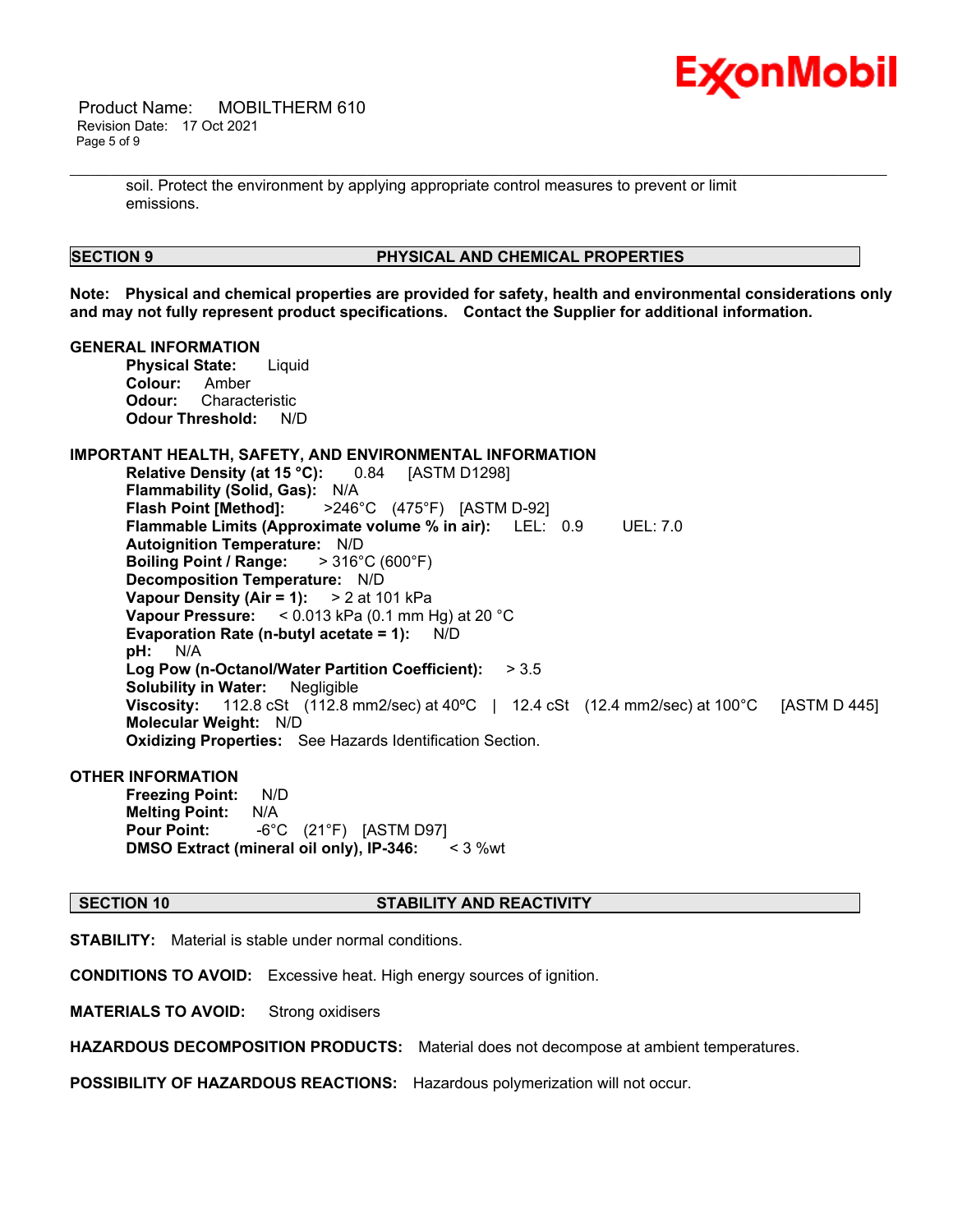

 Product Name: MOBILTHERM 610 Revision Date: 17 Oct 2021 Page 6 of 9

# **SECTION 11 TOXICOLOGICAL INFORMATION**

\_\_\_\_\_\_\_\_\_\_\_\_\_\_\_\_\_\_\_\_\_\_\_\_\_\_\_\_\_\_\_\_\_\_\_\_\_\_\_\_\_\_\_\_\_\_\_\_\_\_\_\_\_\_\_\_\_\_\_\_\_\_\_\_\_\_\_\_\_\_\_\_\_\_\_\_\_\_\_\_\_\_\_\_\_\_\_\_\_\_\_\_\_\_\_\_\_\_\_\_\_\_\_\_\_\_\_\_\_\_\_\_\_\_\_\_\_\_

# **ACUTE TOXICITY**

| <b>Route of Exposure</b>                    | <b>Conclusion / Remarks</b>                                                                                      |  |  |
|---------------------------------------------|------------------------------------------------------------------------------------------------------------------|--|--|
| <b>Inhalation</b>                           |                                                                                                                  |  |  |
| Toxicity (Rat): $LC50 > 5000$ mg/m3         | Minimally Toxic. Based on test data for structurally similar<br>materials.                                       |  |  |
| Irritation: No end point data for material. | Negligible hazard at ambient/normal handling temperatures.                                                       |  |  |
|                                             |                                                                                                                  |  |  |
| Ingestion                                   |                                                                                                                  |  |  |
| Toxicity (Rat): LD50 > 5000 mg/kg           | Minimally Toxic. Based on test data for structurally similar<br>materials.                                       |  |  |
|                                             |                                                                                                                  |  |  |
| <b>Skin</b>                                 |                                                                                                                  |  |  |
| Toxicity (Rabbit): LD50 > 2000 mg/kg        | Minimally Toxic. Based on test data for structurally similar<br>materials.                                       |  |  |
| Irritation (Rabbit): Data available.        | Negligible irritation to skin at ambient temperatures. Based on test<br>data for structurally similar materials. |  |  |
|                                             |                                                                                                                  |  |  |
| Eye                                         |                                                                                                                  |  |  |
| Irritation (Rabbit): Data available.        | May cause mild, short-lasting discomfort to eyes. Based on test<br>data for structurally similar materials.      |  |  |

# **OTHER HEALTH EFFECTS FROM SHORT AND LONG TERM EXPOSURE**

Anticipated health effects from sub-chronic, chronic, respiratory or skin sensitization, mutagenicity, reproductive toxicity, carcinogenicity, target organ toxicity (single exposure or repeated exposure), aspiration toxicity and other effects based on human experience and/or experimental data.

# **For the product itself:**

Base oil severely refined: Not carcinogenic in animal studies. Representative material passes IP-346, Modified Ames test, and/or other screening tests. Dermal and inhalation studies showed minimal effects; lung nonspecific infiltration of immune cells, oil deposition and minimal granuloma formation. Not sensitising in test animals.

# **IARC Classification:**

**The following ingredients are cited on the lists below:** None.

--REGULATORY LISTS SEARCHED-- 1 = IARC 1 2 = IARC 2A 3 = IARC 2B

# **SECTION 12 ECOLOGICAL INFORMATION**

The information given is based on data for the material, components of the material, or for similar materials, through the application of bridging principals.

# **ECOTOXICITY**

Material -- Not expected to be harmful to aquatic organisms.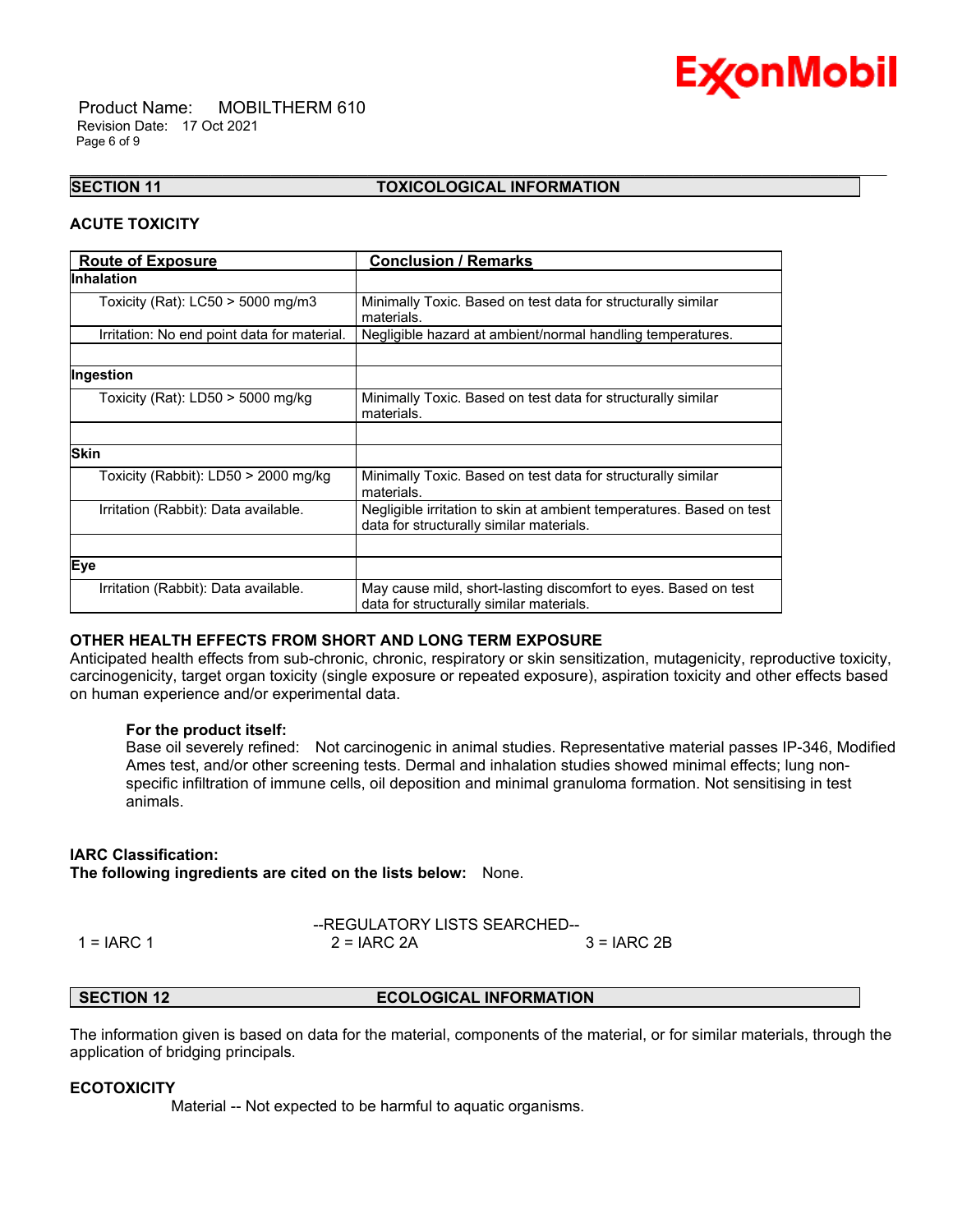

 Product Name: MOBILTHERM 610 Revision Date: 17 Oct 2021 Page 7 of 9

### **MOBILITY**

 Material -- Low solubility and floats and is expected to migrate from water to the land. Expected to partition to sediment and wastewater solids.

\_\_\_\_\_\_\_\_\_\_\_\_\_\_\_\_\_\_\_\_\_\_\_\_\_\_\_\_\_\_\_\_\_\_\_\_\_\_\_\_\_\_\_\_\_\_\_\_\_\_\_\_\_\_\_\_\_\_\_\_\_\_\_\_\_\_\_\_\_\_\_\_\_\_\_\_\_\_\_\_\_\_\_\_\_\_\_\_\_\_\_\_\_\_\_\_\_\_\_\_\_\_\_\_\_\_\_\_\_\_\_\_\_\_\_\_\_\_

Material -- Low potential to migrate through soil.

# **PERSISTENCE AND DEGRADABILITY**

# **Biodegradation:**

Material -- Expected to be inherently biodegradable

# **BIOACCUMULATION POTENTIAL**

 Material -- Has the potential to bioaccumulate, however metabolism or physical properties may reduce the bioconcentration or limit bioavailability.

# **ECOLOGICAL DATA**

### **Ecotoxicity**

| <b>Test</b>                       | <b>Duration</b>     | <b>Organism Type</b> | <b>Test Results</b>                      |
|-----------------------------------|---------------------|----------------------|------------------------------------------|
| <b>Aquatic - Acute Toxicity</b>   | $48$ hour(s)        | Daphnia magna        | EL0 1000-10000 mg/l: data for similar    |
|                                   |                     |                      | materials                                |
| <b>Aquatic - Acute Toxicity</b>   | 96 hour(s)          | Pimephales           | LL0 100 mg/l: data for similar materials |
|                                   |                     | promelas             |                                          |
| <b>Aquatic - Acute Toxicity</b>   | $72$ hour(s)        | Pseudokirchneriella  | EL0 100 mg/l: data for similar materials |
|                                   |                     | subcapitata          |                                          |
| <b>Aquatic - Chronic Toxicity</b> | $21 \text{ day}(s)$ | Daphnia magna        | NOELR 10-1000 mg/l: data for similar     |
|                                   |                     |                      | materials                                |
| <b>Aquatic - Chronic Toxicity</b> | 72 hour(s)          | Pseudokirchneriella  | NOELR 100 mg/l: data for similar         |
|                                   |                     | subcapitata          | materials                                |

### **Persistence, Degradability and Bioaccumulation Potential**

| Media | <b>Test Type</b>       | <b>Duration</b>     | <b>Test Results</b>    |
|-------|------------------------|---------------------|------------------------|
| Water | Ready Biodegradability | $28 \text{ day}(s)$ | Percent Degraded <60 : |
|       |                        |                     | similar material       |

### **SECTION 13 DISPOSAL CONSIDERATIONS**

Disposal recommendations based on material as supplied. Disposal must be in accordance with current applicable laws and regulations, and material characteristics at time of disposal.

### **DISPOSAL RECOMMENDATIONS**

Product is suitable for burning in an enclosed controlled burner for fuel value or disposal by supervised incineration at very high temperatures to prevent formation of undesirable combustion products. Protect the environment. Dispose of used oil at designated sites. Minimize skin contact. Do not mix used oils with solvents, brake fluids or coolants.

**Empty Container Warning** Empty Container Warning (where applicable): Empty containers may contain residue and can be dangerous. Do not attempt to refill or clean containers without proper instructions. Empty drums should be completely drained and safely stored until appropriately reconditioned or disposed. Empty containers should be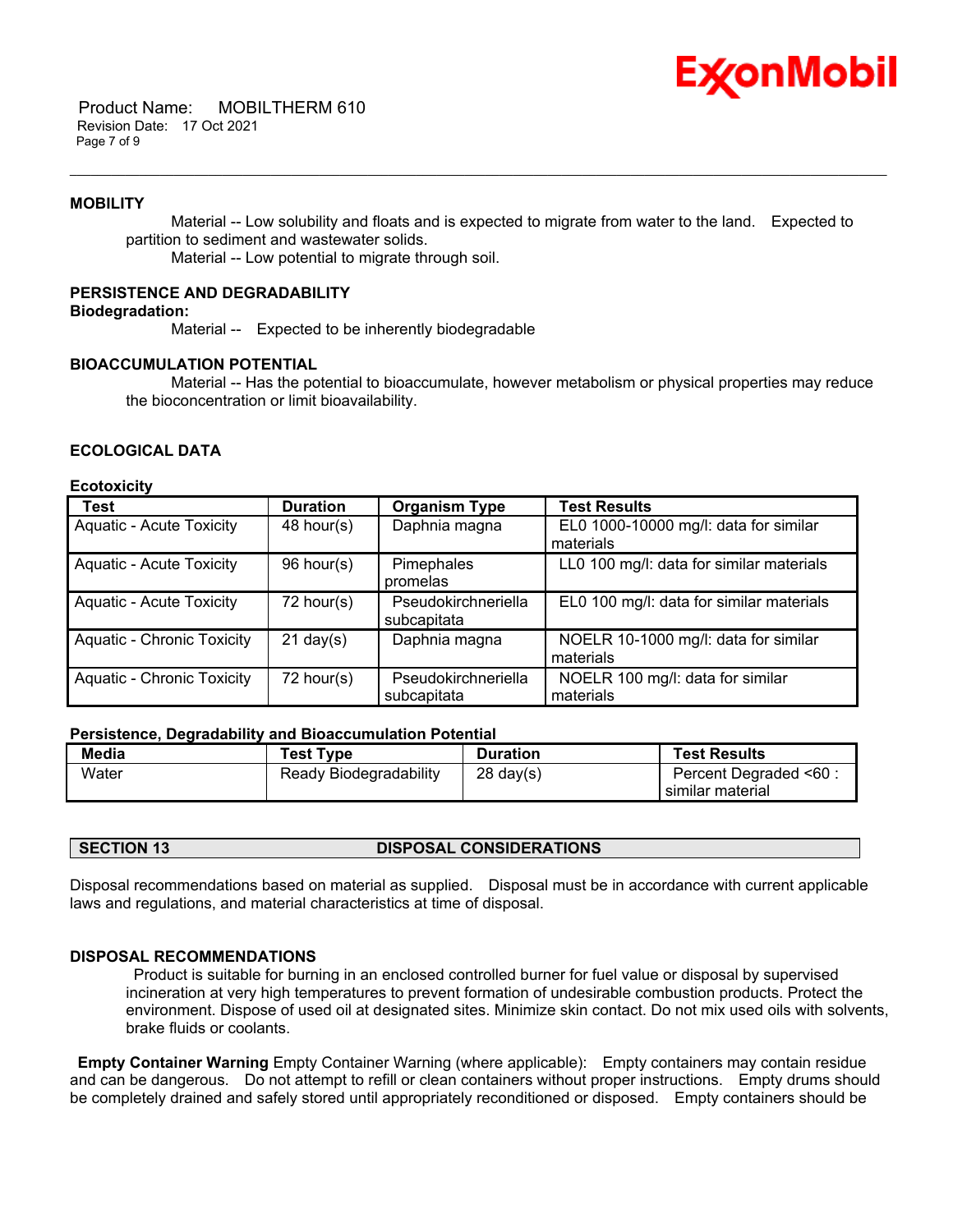

 Product Name: MOBILTHERM 610 Revision Date: 17 Oct 2021 Page 8 of 9

taken for recycling, recovery, or disposal through suitably qualified or licensed contractor and in accordance with governmental regulations. DO NOT PRESSURISE, CUT, WELD, BRAZE, SOLDER, DRILL, GRIND, OR EXPOSE SUCH CONTAINERS TO HEAT, FLAME, SPARKS, STATIC ELECTRICITY, OR OTHER SOURCES OF IGNITION. THEY MAY EXPLODE AND CAUSE INJURY OR DEATH.

\_\_\_\_\_\_\_\_\_\_\_\_\_\_\_\_\_\_\_\_\_\_\_\_\_\_\_\_\_\_\_\_\_\_\_\_\_\_\_\_\_\_\_\_\_\_\_\_\_\_\_\_\_\_\_\_\_\_\_\_\_\_\_\_\_\_\_\_\_\_\_\_\_\_\_\_\_\_\_\_\_\_\_\_\_\_\_\_\_\_\_\_\_\_\_\_\_\_\_\_\_\_\_\_\_\_\_\_\_\_\_\_\_\_\_\_\_\_

# **SECTION 14 TRANSPORT INFORMATION**

**LAND** : Not Regulated for Land Transport

**SEA (IMDG):** Not Regulated for Sea Transport according to IMDG-Code

**AIR (IATA):** Not Regulated for Air Transport

### **SECTION 15 REGULATORY INFORMATION**

**Material is Not Hazardous as defined by the Hazardous Substances (Health and Safety Reform Revocations) Regulations 2017.**

**Product is not regulated according to New Zealand Land Transport Rule.**

### **REGULATORY STATUS AND APPLICABLE LAWS AND REGULATIONS**

**Listed or exempt from listing/notification on the following chemical inventories :**  AIIC, DSL, ENCS, IECSC, ISHL, KECI, PICCS, TCSI, TSCA

### **SECTION 16 OTHER INFORMATION**

**N/D = Not determined, N/A = Not applicable**

# **THIS SAFETY DATA SHEET CONTAINS THE FOLLOWING REVISIONS:**

No revision information

----------------------------------------------------------------------------------------------------------------------------------------------------- The information and recommendations contained herein are, to the best of ExxonMobil's knowledge and belief, accurate and reliable as of the date issued. You can contact ExxonMobil to insure that this document is the most current available from ExxonMobil. The information and recommendations are offered for the user's consideration and examination. It is the user's responsibility to satisfy itself that the product is suitable for the intended use. If buyer repackages this product, it is the user's responsibility to insure proper health, safety and other necessary information is included with and/or on the container. Appropriate warnings and safe-handling procedures should be provided to handlers and users. Alteration of this document is strictly prohibited. Except to the extent required by law, republication or retransmission of this document, in whole or in part, is not permitted. The term, "ExxonMobil" is used for convenience, and may include any one or more of ExxonMobil Chemical Company, Exxon Mobil Corporation, or any affiliates in which they directly of indirectly hold any interest.